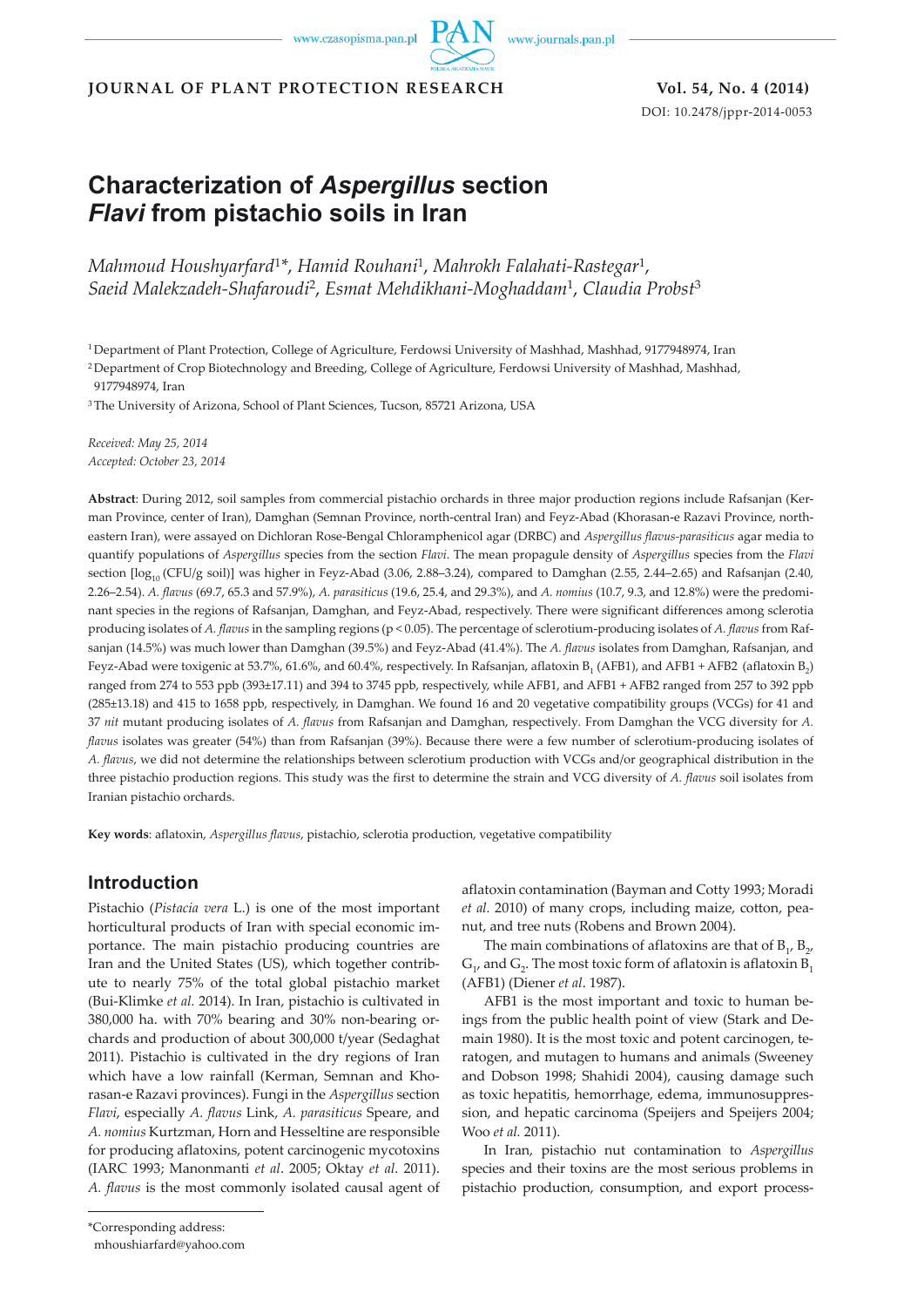ing (Mojthahedi *et al.* 1978; Moradi and Javanshah 2005). Individual isolates of *A. flavus* have varying characteristics, including aflatoxin-producing ability, sclerotia production, morphology of sclerotia, and sporulation (Geiser *et al*. 2000; Horn 2003; Giorni *et al*. 2007; Atehnkeng *et al*. 2008). Sclerotia are considered small if the diameter is less than 400 µm and large if greater the 400 µm (Horn 2003; Pildain *et al*. 2004). There is no known sexual stage of *A. flavus*; consequently, most studies on its genetic variability have been evaluated mainly by characterizing isolates based on vegetative compatibility (VC) a process that vegetatively compatible hyphae fuse to form heterokaryons. Phenotypic characteristics (i.e. size of sclerotia and aflatoxin-producing ability) are usually conserved within vegetative compatibility groups (VCGs) (Bayman and Cotty 1993; Horn *et al.* 1996; Novas and Cabral 2002). It was assumed that VC was controlled by multiple gene loci, is a useful marker for identifying the genetic diversity of populations (Leslie 1996). Sequence data confirm that isolates within a VCG are closely related and distinct from other VCGs (Ehrlich *et al.* 2007; Grubisha and Cotty 2009). A better understanding of population structure and genetic diversity of *A. flavus* from pistachio orchards will faciliate the development of effective biocontrol strategies. This study was conducted to determine, for the first time, the population density of *Aspergillus* section *Flavi*, aflatoxin production, sclerotium size, and VCG diversity of *A. flavus* isolates collected from naturally infected soils of pistachio orchards in the three major pistachio production regions included the Kerman (Rafsanjan), Semnan (Damghan), and Khorasan-e Razavi (Feyz-Abad) provinces of Iran.

## **Material and Methods**

#### **Collection and preparation of soil samples**

In June 2012, soil samples were collected randomly from 75 commercial pistachio orchards (1–2 ha) in main pistachio production regions included Rafsanjan (Kerman province, southeastern Iran), Damghan (Semnan province, centralnorthern Iran) and Feyz-Abad (Khorasan-e Razavi province, northeastern Iran). Pistachio orchards were selected from the upper, middle, and lower areas of the regions in order to reflect the region's variable geography and soil type. Twenty soil cores were taken randomly from each of orchard as seen in figure 1. Cores from each orchard were bulked and mixed as a single sample (approximately 2 kg) immediately after collection. Samples then were sieved through a 2-mm mesh screen., and composed samples 200 g collected on a surface-disinfested plastic container, dried (48°C for 48 h) and stored at 4°C. The dominant soil series at the sampled regions were sandy-loam, loam-clay-silt, and/or loam-clay (data not shown).

#### **Determination of section** *Flavi* **populations in soil samples**

Dilution plating was used as the enumeration technique (Pitt and Hocking 1997). Briefly, 10 g of each combined soil sample was placed in a 250-ml Erlenmeyer flask containing 90 ml of autoclaved 0.1% water agar and the suspension was stirred for 5 min on an electric stir plate. The mixture was diluted  $10^2$ ,  $10^3$ , and  $10^4$  folds. Aliquots consisting of 0.1 ml of each dilution were spread (in triplicate) onto individual 9-cm Petri dishes containing Dichloran Rose-Bengal Chloramphenicol agar medium (DRBC; King *et al*. 1979). Colonies exhibiting *Aspergillus* morphology characteristics were identified and counted following incubation for 5 days at 30°C in dark. One of the three sets of dilutions averaging between 10 and 60 colonies per Petri dish was selected for enumeration. The average number of colonies per plate was used to calculate an estimate of the population density of the *Aspergillus* species of the *Flavi* section in the soil collected from each sampled orchard. The propagule densities were reported as a  $log_{10}$  (CFU/g soil, CFU/g).

### **Morphological characterization of the isolates**

The colonies of *Aspergillus* species from the *Flavi* section were selected from DRBC plates and sub-cultured on 9 cm



**Fig. 1.** Map of the Islamic Republic of Iran showing the Kerman, Semnan and Khorasan-e Razavi pistachio producing provinces from which *Aspergillus* section *Flavi* soil isolates were obtained: A – Feyz-Abad, Khorasan-e Razavi province; B – Rafsanjan, Kerman province; C – Damghan, Semnan province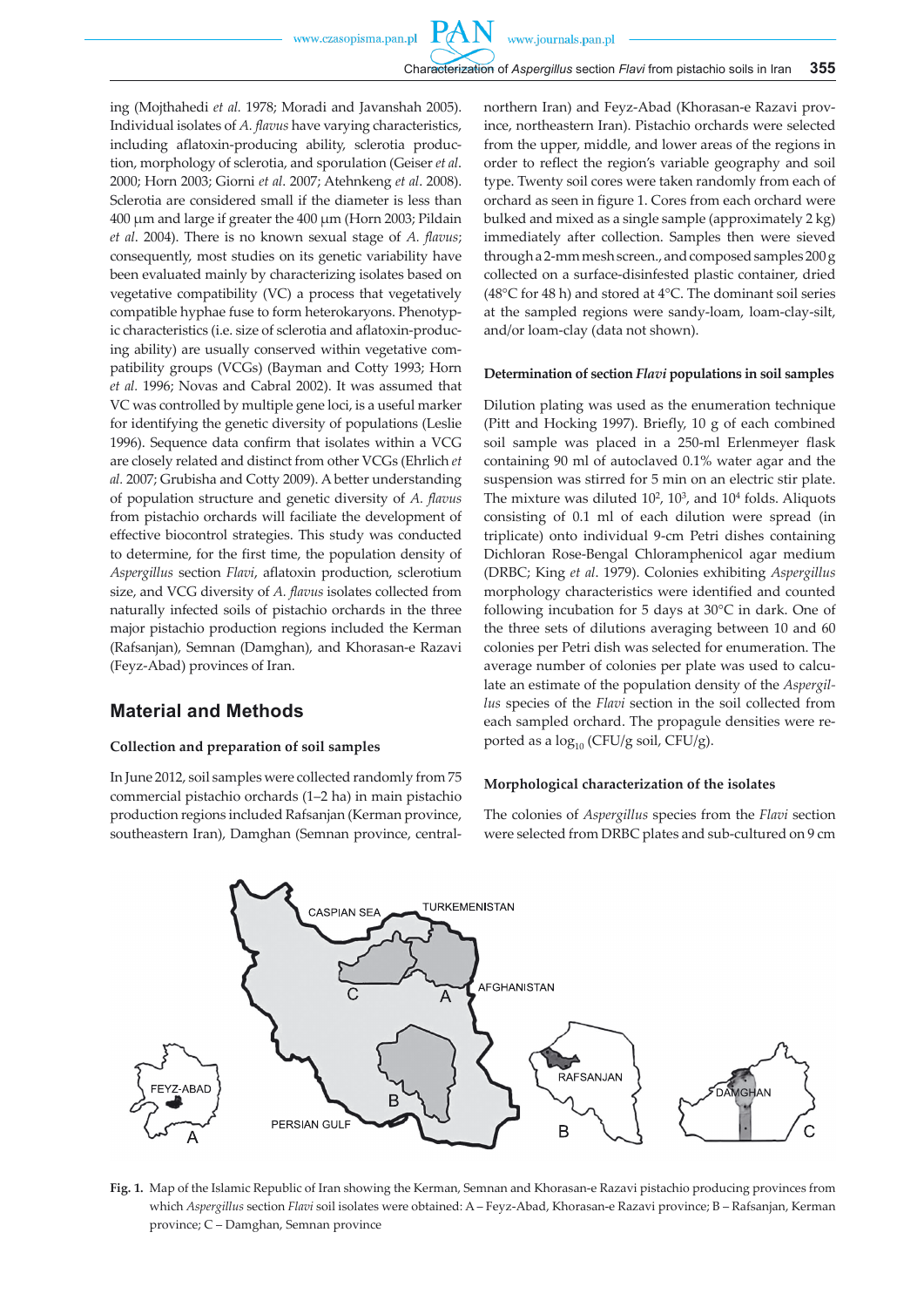

diameter Petri dishes containing Malt-Extract agar (MEA) and Czapek-Dox agar (CZ). Cultures were incubated at 25°C for 7 days in the dark, and then analyzed for colony color, presence, and size of sclerotia, head seriation, and conidial morphology. For micromorphological observations, the isolates were examined under the microscope (10×, 40× and 1000× magnifications). The identification of *Aspergillus* species included *A. flavus*, *A. parasiticus*, and *A. nomius* and was based on the morphological criteria of Pitt and Hocking (1997) and Klich (2002). All colonies were re-cultured on *Aspergillus flavus-parasiticus* agar (AFPA) at 30°C for 3–5 days to verify group identification by colony reverse color (Gourama and Bulerman 1995).

#### **Aflatoxigenic ability of isolates**

#### *Detection by fluorescence on YES agar medium*

Five-day-old Potato Dextrose Agar (PDA) cultures of *A. flavus* isolates were plated on Yeast Extract Sucrose agar (YES) containing 0.3% methyl *β*-cyclodextrin and were incubated at 28°C for 3 days in the dark (Cepeda *et al.* 1996; Fente *et al.* 2001). Then, the cultures were examined under UV light (365 nm) for detection of the florescence signal. A fluorescent area around each colony of the aflatoxinogenic isolates was observed.

#### *Detection by TLC*

The *A. flavus* isolates were examined for the production of AFB1 and AFB2 based on the thin-layer chromatography (TLC) method (Chang *et al*. 2004). For this, four cores (16-mm in diameter) corresponding to 2 g of fungal biomass, were collected from each replicate of YES cultures and placed in a 2-ml microtubes. From these samples, aflatoxins (AFs) were extracted by adding 0.5 µl of chloroform per 100 mg mycelia. Extracts were allowed to dry and then re-suspended in 30–50 µl of chloroform. A volume of 15 µl of each extract was applied on a silica gel  $G_{60}$  plate (20  $\times$ × 20 cm, 0.25 mm thick, Merck 5721, Germany), along with the standard AFB mixture (containing AFB1 at 0.5 µg/ml and AFB2 at 0.15 µg/ml). The plates were developed in a acetone: chloroform (10 : 90, v/v) solvent system. After development, the plates were dried and observed under short (254 nm) and long wavelengths (365 nm). The detection limit was 0.05 µg/g for all the AFBs. The AFBs were detected as an intense blue fluorescence spot with the relative fraction values (Rf) 0.8 and 0.6 for AFB1 and AFB2, respectively. Aflatoxins were quantified directly on TLC plates with a scanning densitometer (TLC Scanner 3; Camag Scientific Inc, Wilmington, NC, USA) (Pons 1966). Each isolate was subjected to three replications. In all the experiments, two toxigenic and atoxigenic *A. flavus* strains including K49 (NRRL 30797) and F3W4 (NRRL 30796) were used as positive and negative controls, respectively.

#### *Sclerotia production*

Sclerotium production was recorded for single spored cultures after 21 days in dark incubation at 30°C on CZ containing  $3\%$  NaNO<sub>3</sub> (three replicates for each isolate). For each isolate the diameters of at least ten sclerotia were measured. The sclerotial isolates were classified according to the sclerotial size; L strain isolates produced very few sclerotia with a diameter greater than 400 µm, and S strain isolates produced numerous sclerotia with a diameter under 400 µm as previously reported (Cotty 1988; Geiser *et al*. 2000; Horne 2003; Abbas *et al*. 2005; Giorni *et al*. 2007; Atehnkeng *et al*. 2008).

#### **Vegetative compatibility analysis of** *A. flavus* **isolates**

#### *Generation and characterization of nit mutants*

www.journals.pan.pl

Nitrate nonutilizing mutants (*nit* mutants) of each wild type isolate were generated on potassium chlorate (30 g/l) supplemented CZ. Four plates of each chlorate medium (sole nitrogene source  $- NO<sub>2</sub>$ ) were inoculated with mycelial plugs of each isolate and incubated at 30°C in the dark for up to two weeks, and monitored for the growth of fast-growing chlorate-resistant sectors (Bayman and Cotty 1993; Cotty 1994; Horn and Greene 1995).

Chlorate-resistant mutants were putative *nit* mutants and were purified by transferring the growing tip of mycelia onto fresh chlorate-CZ plates for single colony isolation. The colonies with fine and expansive growth with little or no sporulation and aerial mycelium were considered *nit* mutants (Papa 1986). These mutants were identified as *niaD* (nitrate non-utilizing, nitrate reductase mutant), *nirA* (nitrate and nitrite non-utilizing, nitrate reductase mutant) and *cnx* (hypoxanthine and nitrate non-utilizing permease mutant) based on their growth on a hypoxanthine (0.2 g/l), ammonium tartrate (1 g/l) or sodium nitrite (0.5 g/l) medium (Cove 1976; Papa 1986). Spores of *nit* mutants were inoculated on PDA and incubated at 28°C for 2 days. An agar plug of each wild-type isolate growing on CZ was also included as a wild-type control for each experiment.

#### **Complementation tests**

Compatibility based on complementation of *nit* mutants was conducted by cutting mycelial plugs (5 mm in diameter) containing mycelia from the edge of *cnx* and *nirA* mutants (if not *niaD* and *nirA* mutants or *niaD* and *cnx*) of different isolates. One pair (sometimes two pairs) of complementary and compatible mutants that was the most efficient in stable heterokaryon formation at the contact zone between the colonies, was chosen as a representative of that isolate. Also complementation tests between the same isolate (self-fusion), which were included for each test run on the same plate as a negative control representing no complementation of mutation. Complementation between *nit* mutants was tested in 9-cm diameter Petri dishes containing CZ (with nitrate as the nitrogen source). Four mutants were placed, about 2 cm apart on each dish, and incubated at 28°C for 7–14 days. A complementary reaction was determined by evidence of developing dense aerial mycelial growth and sporulation at the zone of hyphal contact. If one or more mutants from a given isolate formed heterokaryons with one or more mutants from another isolate, the isolates were assigned to the same VCG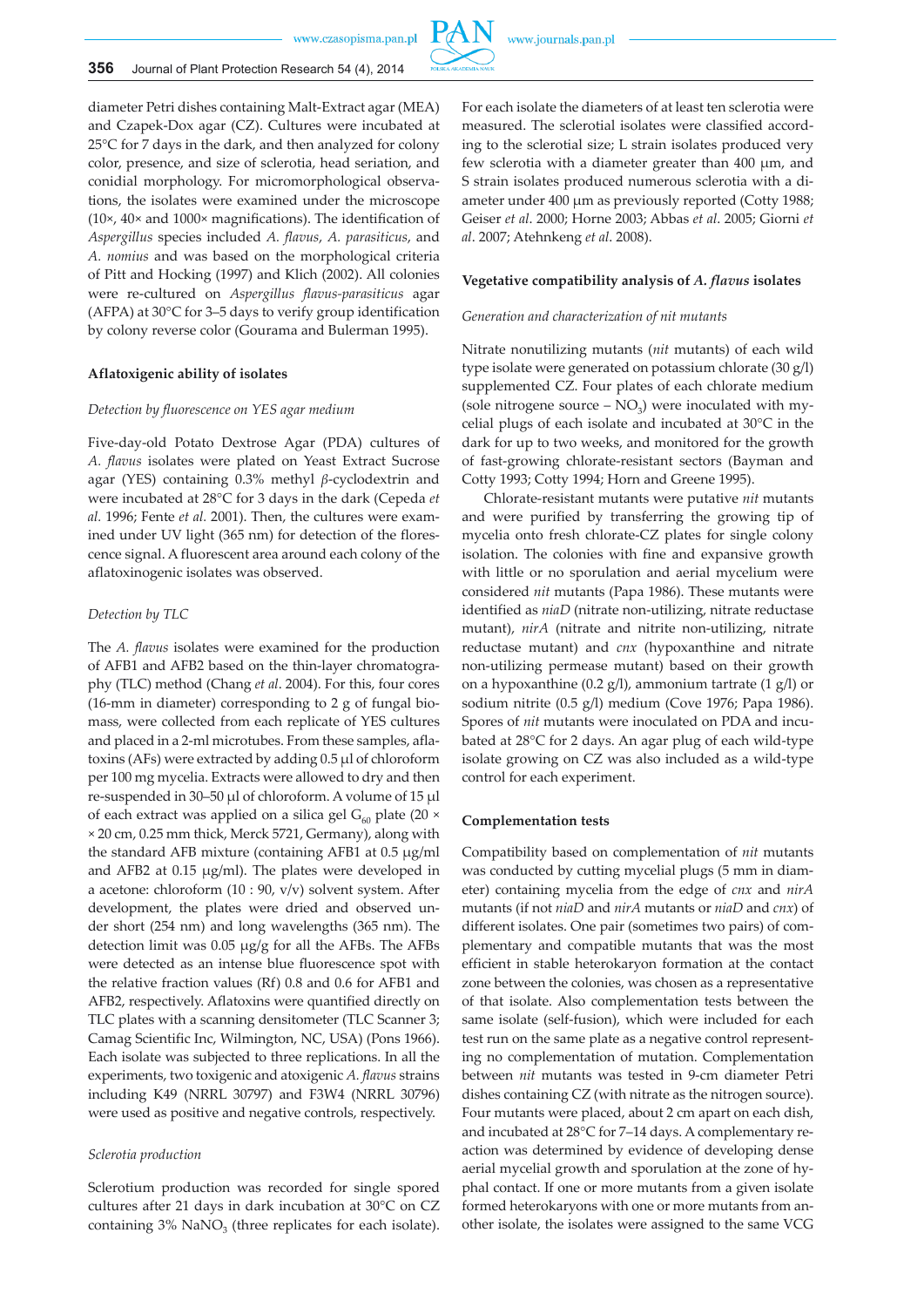(Cotty 1994). Then, one *cnx* and one *nirA* mutant were selected from each group and paired with the remaining *niaD* mutants. Additionally all *cnx* and *nirA* mutants that did not fall into a VCG were also paired with the remaining *niaD* mutants and grown for three weeks. The diversity of VCGs of *A. flavus* isolates was calculated as the number of groups divided by the total number of isolates.

### **Statistical analysis**

The quantities of the population density of *Aspergillus* species from section *Flavi* were subjected to analysis of variance (SAS 1999). The means of data for the provinces were separated at the 5% level of significance using Fisher's protected Least Significant Difference (LSD) test. Data from *A. flavus*  strains (%) were arcsine transformed prior to analysis.

### **Results**

#### **Recovery of** *Aspergillus* **section** *Flavi* **from soil samples**

Our results revealed there was a significant variation in populations of *Aspergillus* species from section *Flavi* in the pistachio soils of the studied regions ( $F = 40.94$ ; df = 2; p < 0.05). The propagule densities of the *Aspergillus* species (section *Flavi*) on the surface of 5-cm soil were found to range from 2.26 to 2.54, 2.44 to 2.65, and 2.88 to 3.24 (based on  $log_{10}$  CFU/g soil) in Rafsanjan, Damghan, and Feyz-Abad, respectively (Table 1). Amongst 832 *Aspergillus* isolates obtained from a total of 225 pistachio soil samples collected from the three studied regions of Rafsanjan, Damghan, and Feyz-Abad, the predominant species were, respectively *A. flavus* (69.7, 65.3, and 57.9%), *A. parasiticus*  (19.6, 25.4, and 29.3%) and *A. nomius* (10.7, 9.3, and 12.8%).

#### **Production of sclerotia and aflatoxins by** *A. flavus* **isolates**

The majority of the soil isolates of *A. flavus* produced no sclerotia (Semnan, n = 129, Kerman, n = 156 and Khorasan-e Razavi,  $n = 93$ ) (Table 1). Based on the fluorescence on YES agar, 61.1%, 53.7%, and 60.4% of *A. flavus* isolates from Rafsanjan, Damghan, and Feyz-Abad were aflatoxigenic. It was revealed through TLC analysis of toxigenic *A. flavus* isolates that 29 (39.7%) and 37 (50.7%) isolates from Rafsanjan produced AFB1, and AFB1 + AFB2 in Rafsanjan while, 19 (27.9%) and 31 (45.6%) of the *A. flavus* isolates from Damghan produced AFB1, and AFB1 + + AFB2, respectively. In Rafsanjan, AFB1, and AFB1 + + AFB2 ranged from 274 to 553 ppb (mean value 393± ±17.11 ppb), and 394 to 3745 ppb, respectively, while AFB1, and AFB1 + AFB2 ranged from 257 to 392 ppb (mean value 285±13.18 ppb), and 415 to 1658 ppb, respectively, in Damghan.

#### **Classification of VCGs and VCG diversity**

Out of 130 toxigenic isolates of *A. flavus* (65 from each region), 248 and 225 *nit* mutants were generated from the 41 (63.1%) and 37 (56.9%) isolates from Kerman (Rafsanjan) and Semnan (Damghan) provinces, respectively. From Rafsanjan, 59.4% and 31.9% of *nit* mutants and from Damghan, 61.7% and 30% of *nit* mutants were *niaD* and *nirA* types, respectively, but only 8.7% and 8.3% of the *nit* mutants from Rafsanjan and Damghan were *cnx* type, respectively. Based on complementation between *nit* mutants, 16 and 20 VCGs were identified for isolates of Kerman (RS01 to RS16) and Semnan (DN01 to DN20) provinces, respectively (Table 2).

The non-producing sclerotia isolates of *A. flavus* from Rafsanjan (n = 33) and Damghan (n = 29) in 11 and 15 VCGs, respectively, all produced AFB1 in the AFB1 low quantity category (AFB1 ≤ 25 ppb). Isolates in VCG RS04 (three *A. flavus* S strain isolates) and DN06 (four *A. flavus* S strain isolates) produced AFB1 in the very high quantity category (AFB1  $\geq$  2,500 ppb).

Complementation of *nit* mutants showed ca. 39% (16 VCGs) and 54% (20 VCGs) VCG diversity for Rafsanjan and Damghan, respectively, which are expressed as the ratio of VCGs to isolates examined.

**Table 1.** Characterization of *Aspergillus* species belonging to section *Flavi* from pistachio soil samples collected in 2012

| Sampling<br>location | Range, mean of<br>propagule density<br>$[\log_{10}$ CFU/g soil] <sup>a</sup> | A. flavus<br>frequency [%] | Sclerotia<br>production $[\%]$ | A. flavus strains [%] |                   |
|----------------------|------------------------------------------------------------------------------|----------------------------|--------------------------------|-----------------------|-------------------|
|                      |                                                                              |                            |                                | L strain              | S strain          |
| Rafsanjan            | $2.26 - 2.54$<br>2.40 <sub>b</sub>                                           | 69.7 a                     | 14.5 <sub>b</sub>              | 62.9a                 | 37.1a             |
| Damghan              | $2.44 - 2.65$<br>$2.55$ ab                                                   | $65.3$ ab                  | 39.5a                          | 79.7 b                | 20.3a             |
| Feyz-Abad            | 2.88-3.24<br>3.06a                                                           | 57.9 <sub>b</sub>          | 41.4a                          | 57.6a                 | 42.4 <sub>b</sub> |

<sup>a</sup> log<sub>10</sub> colony forming units *Aspergillus* species of section *Flavi* per g soil. Mean of three replicates determined by serial dilution and plating on Dichloran Rose-Bengal Chloramphenicol (DRBC) agar colonies were counted after a 5-day incubation

Values followed by the same letter in a given column do not differ significantly at the 95% confidence level using Fisher's Least Significant Difference (LSD) test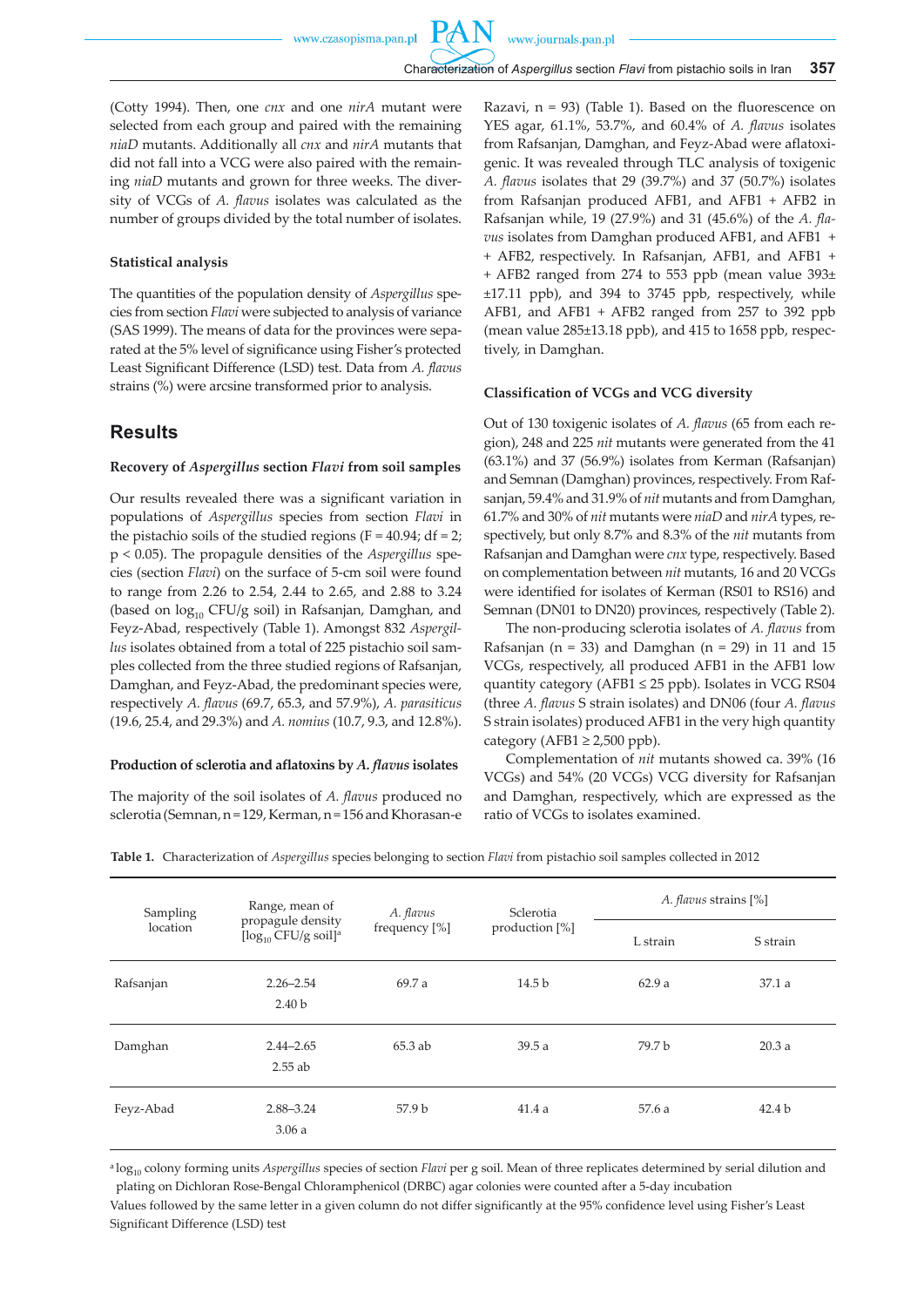

**Table 2.** Production of sclerotia and Vegetative Compatibility Groups (VCGs) of *A. flavus* isolates from pistachio orchards in the Kerman (Ker) and Semnan (Sem) provinces<sup>e</sup>, Iran

| Isolate | <b>VCG</b>       | Sclerotial type           | Isolate | VCGd             | Sclerotial type |
|---------|------------------|---------------------------|---------|------------------|-----------------|
| Ker102  | RS03             | none <sup>a</sup>         | Sem101  | <b>DN06</b>      | none            |
| Ker103  | RS01             | none                      | Sem102  | DN <sub>03</sub> | $\mathbf S$     |
| Ker105  | <b>RS05</b>      | none                      | Sem103  | DN07             | none            |
| Ker106  | RS01             | none                      | Sem105  | <b>DN05</b>      | none            |
| Ker107  | RS <sub>05</sub> | none                      | Sem107  | DN <sub>03</sub> | $\mathbf S$     |
| Ker1016 | <b>RS03</b>      | none                      | Sem1010 | <b>DN08</b>      | S               |
| Ker1012 | RS01             | none                      | Sem1011 | <b>DN02</b>      | none            |
| Ker1013 | RS06             | $L^{\mathfrak{b}}$        | Sem1013 | DN04             | L               |
| Ker1015 | <b>RS02</b>      | none                      | Sem1014 | <b>DN09</b>      | none            |
| Ker1010 | RS07             | none                      | Sem1018 | <b>DN02</b>      | none            |
| Ker1017 | <b>RS05</b>      | none                      | Sem1020 | <b>DN05</b>      | none            |
| Ker1019 | <b>RS08</b>      | none                      | Sem1023 | DN <sub>03</sub> | $\mathbf S$     |
| Ker1021 | RS04             | $\mathsf{S}^{\mathsf{c}}$ | Sem1024 | <b>DN10</b>      | none            |
| Ker1022 | <b>RS02</b>      | none                      | Sem1025 | <b>DN05</b>      | none            |
| Ker1024 | <b>RS09</b>      | none                      | Sem1028 | <b>DN11</b>      | $\mathsf S$     |
| Ker1025 | RS <sub>05</sub> | none                      | Sem1033 | <b>DN06</b>      | none            |
| Ker1026 | <b>RS10</b>      | $\Gamma$                  | Sem1029 | <b>DN12</b>      | none            |
| Ker1029 | RS03             | none                      | Sem1031 | <b>DN02</b>      | none            |
| Ker1030 | <b>RS05</b>      | none                      | Sem1035 | DN <sub>13</sub> | $\mathbf S$     |
| Ker1031 | RS03             | none                      | Sem1040 | DN <sub>14</sub> | none            |
| Ker1032 | <b>RS06</b>      | L                         | Sem1030 | DN04             | L               |
| Ker1034 | <b>RS01</b>      | none                      | Sem1047 | <b>DN02</b>      | none            |
| Ker1036 | <b>RS03</b>      | none                      | Sem1041 | <b>DN15</b>      | L               |
| Ker1037 | <b>RS11</b>      | none                      | Sem1044 | <b>DN06</b>      | none            |
| Ker1038 | $\rm RS04$       | $\mathbf S$               | Sem1053 | <b>DN16</b>      | $\mathbf S$     |
| Ker1039 | <b>RS02</b>      | none                      | Sem1055 | DN17             | none            |
| Ker1040 | RS12             | $\mathbf L$               | Sem1039 | DN <sub>03</sub> | $\mathbf S$     |
| Ker1041 | <b>RS02</b>      | none                      | Sem1051 | <b>DN06</b>      | none            |
| Ker1042 | <b>RS13</b>      | none                      | Sem1054 | <b>DN02</b>      | none            |
| Ker1043 | <b>RS05</b>      | none                      | Sem1048 | DN01             | $\mathbf S$     |
| Ker1045 | <b>RS02</b>      | none                      | Sem1057 | <b>DN18</b>      | S               |
| Ker1046 | <b>RS14</b>      | none                      | Sem1042 | DN <sub>03</sub> | S               |
| Ker1049 | RS <sub>01</sub> | none                      | Sem1059 | <b>DN19</b>      | none            |
| Ker1050 | <b>RS05</b>      | none                      | Sem1060 | DN <sub>02</sub> | none            |
| Ker1051 | <b>RS04</b>      | $\mathbf S$               | Sem1064 | <b>DN20</b>      | L               |
| Ker1052 | <b>RS02</b>      | none                      | Sem1062 | DN <sub>01</sub> | S               |
| Ker1058 | <b>RS15</b>      | none                      | Sem1061 | <b>DN02</b>      | none            |
| Ker1059 | <b>RS01</b>      | none                      |         |                  |                 |
| Ker1061 | RS <sub>05</sub> | none                      |         |                  |                 |
| Ker1063 | <b>RS16</b>      | L                         |         |                  |                 |
| Ker1064 | RS01             | none                      |         |                  |                 |

a sclerotia were not produced under our cultural conditions; <sup>b</sup>L strain produce sclerotia > 400 µm in diameter; <sup>c</sup>S strain produce sclerotia < 400 µm in diameter (Cotty 1989); d VCG designation correlative with Novas and Cabral (2002); e location was the province where the isolate were collected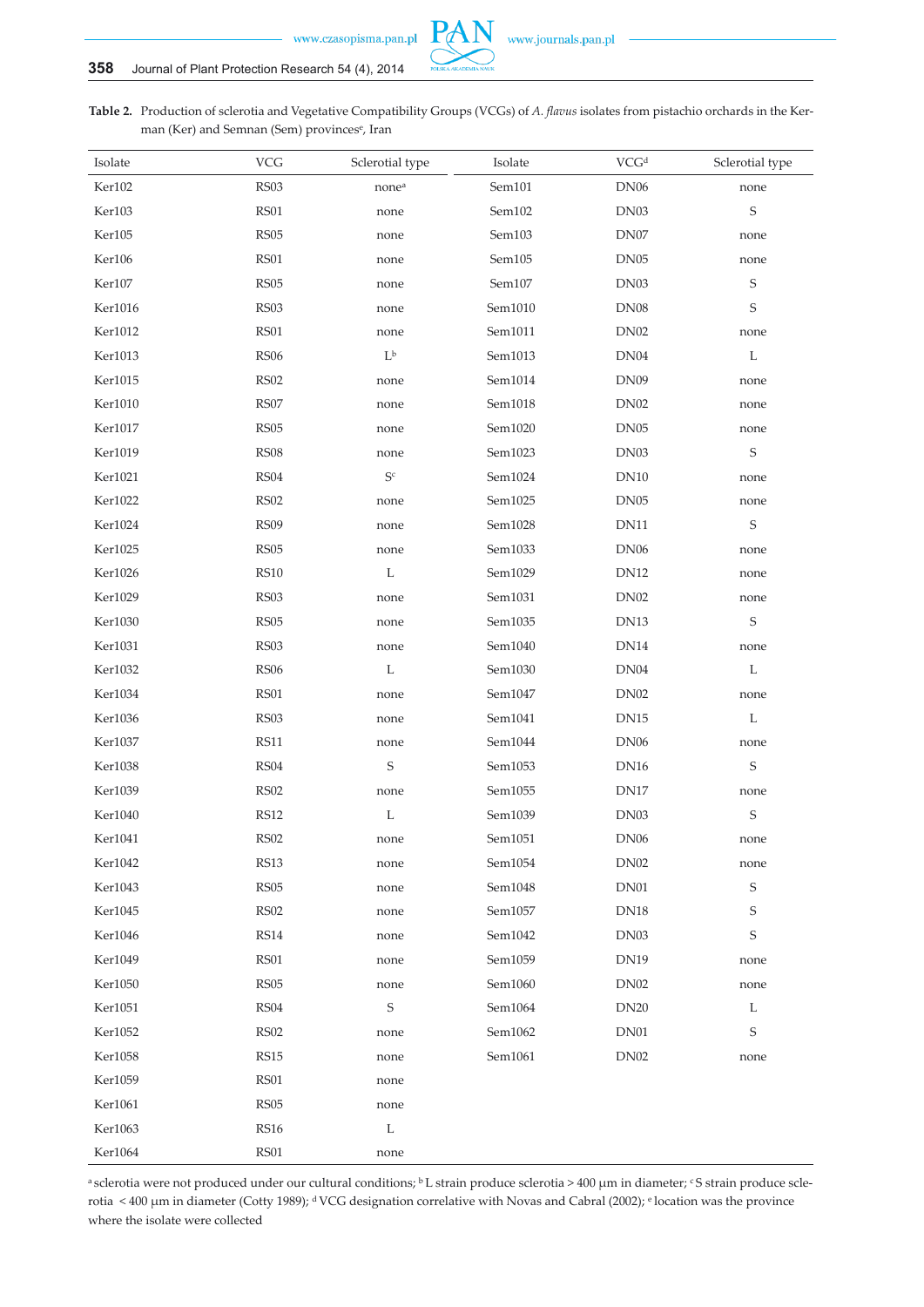PA

### **Discussion**

The structure of *Aspergillus* section *Flavi* residing in pistachio soils was determined by analyzing 225 soil samples from 75 orchards located in three main pistachio production regions of Iran.

Populations of *Aspergillus* species belonging to the section *Flavi* differ by region in: population density, species composition as well as sclerotium and aflatoxin producing potentials. The lowest population of *Aspergillus* (section *Flavi*) was recorded in soil samples from Rafsanjan compared to the soil samples from Damghan and Feyz-Abad. Moradi *et al*. (2004) reported that populations of the *A. flavus* group were lower in Rafsanjan (center of Iran) than other parts of Iran. Mohammadi *et al*. (2009) indicated that *Flavi* section fungi had the lowest frequency of the *Aspergillus* population in the pistachio soils of the Kerman province. It seems that variations among the soil propagules of the *Flavi* species section in pistachio soils are due to different cultural practices and climatic conditions. The cold and dry climate and low monthly average temperature of Rafsanjan can be reasons for the low soil population density of the *Flavi* section species.

Five-hundred and eighty isolates (Damghan n = 203, Rafsanjan  $n = 218$  and Feyz-Abad  $n = 159$ ) were identified as *A. flavus* and as the most abundant species of *Aspergillus* section *Flavi* in pistachio orchards of Iran. Mohammadi *et al.* (2009) reported that *A. flavus*, *A. parasiticus*, and *A*. *niger* var. were predominant in the soils of Iranian pistachio orchards

All isolates of *A. flavus* were classified as either having none, small (less than 400 µm) or large sclerotia (greater than 400 µm). The percentage of sclerotiumproducing isolates of *A. flavus* from Rafsanjan (14.5%) was much lower than from Damghan (39.5%) and Feyz- -Abad (41.4%). Mirabolfathy *et al.* (2005) found that 42% of the soil isolates of *A. flavus* recovered from pistachio in Iran (the Kerman and Semnan provinces) could produce sclerotia. Jamali *et al.* (2012) found that 61% of *A. flavus* isolates were able to produce sclerotia. Hua *et al*. (2012) showed that approximately 50% of the *A. flavus* isolates from pistachio produced sclerotia.

The *A. flavus* L strain occurred more often than the strain S, in pistachio orchards of Iran. This is according to previous findings. Horn and Dorner (1999) knew that 70% of sclerotium-producing isolates of *A. flavus* from the soil were L strains. Abbas *et al.* (2005) reported that about 50% of the *A. flavus* isolates from corn, soil, and peanut in the Mississippi Delta produced large sclerotia. Barros *et al.* (2007) found that 73% of *A. flavus* sclerotial isolates collected from 30 fields of the peanut growing area were L strain. In soils of several areas of the southern United States. The L strain incidence average around 70% (Cotty 1992)*.*

Screening of *A. flavus* isolates for aflatoxin producing ability revealed that 53.7–61.1% of *A. flavus* isolates produced aflatoxins. This variability can be used to develop a better understanding of the ecological niches to which strains may be used and to which strains are adapted. Variability in production of aflatoxins among *A. flavus*  isolates has often been reported and discussed (Diener and Davis 1966; Clevstrom and Ljunggren 1985)*.* Based on other studies, 41–95% of *A. flavus* could produce aflatoxins (Klich and Pitt 1988). Rahimi *et al.* (2007) found that 63.5% of *A. flavus* isolates recovered from pistachio orchards, produced aflatoxins. They showed that aflatoxin producing *Aspergillus* species from pistachio were more prevalent in the Kerman and Isfahan provinces. Jamali *et al.* (2012) determined the frequency of aflatoxigenic *A. flavus* isolates from soil samples of pistachio orchards, as 59%.

Based on the qualitative assay of AFBs by TLC, the aflatoxin values were categorized into four different classes, low AFB1 greater than zero and less than or equal to 25 ppb AFB1, medium AFB1 greater than 25 ppb and less than or equal to 250 ppb AFB1, high AFB1 greater than 250 ppb and less than 2,500 ppb, and very high AFB1 greater than 2,500 ppb. All non-producing sclerotia isolates were classified in toxin group 1 (AFB1  $\leq$  25 ppb). Also, about 40% of *A. flavus* S strain isolates were capable of producing AFB1 greater than 2,500 ppb.

Our results revealed that there was an irregular relationship between sclerotium size and aflatoxin production in *A. flavus* soil isolates. All the S-type isolates but not all L-strains or non-producing sclerotia of *A. flavus* isolates were toxigenic. Haddadian *et al.* (2004) and Mirabolfathy *et al.* (2005) observed a high correlation between the production of aflatoxin and sclerotium by *A. flavus*, while Rahimi *et al.* (2007) reported that 10% of pistachio isolates of *A. flavus* produced sclerotia and there was not a direct relationship between sclerotium and aflatoxin production among *A. flavus* isolates. On average, L strain isolates produce much lower aflatoxin levels than S strain isolates, and also less sclerotia and more conidia (Saito *et a1.* 1986)*.* A relationship between sclerotia and aflatoxins has been repeatedly suggested (Mehan and Chohan 1973; Sanchis *et al.* 1984; Horn *et al.* 1996).

Based on the growth pattern on CZ with nitrate, nitrite, ammonium tartrate or hypoxanthine, three types of *nit* mutants, *niaD*, *nirA*, and *cnx*, were generated. The higher frequency of *niaD* (59.4 and 61.7%) and *nirA* (31/9 and 30%) mutants than the *cnx* mutants (8.7 and 8.3%) in this experiment had also been reported by several authors (Cove 1976; Horn and Greene 1995; Heydarian *et al.* 2007; Hua *et al.* 2012). Thirty-one of 41 isolates from Kerman (Rafsanjan) and 23 of 37 isolates from Semnan (Damghan) provinces composed six multimember VCGs (2–8-member), respectively (RS01 to RS06, DN01 to DN06). The 10 and 14 remaining isolates of *A. flavus* from Kerman (Rafsanjan) and Semnan (Damghan) provinces could not be assigned to VCGs and so formed single-member VCGs (Table 2) because they were self-incompatible and did not complement with any other isolate. It is unknown whether these isolates are in singleton VCGs or in multiple different VCGs since they were not tested against each other. The VCGs RS01, RS02, and RS05 from Kerman province and VCG DN02 from Semnan province, were frequently isolated. The number of times a VCG is recovered from a given geographic region depends not only on its frequency in the *A. flavus* population and on the rate of reproduction of isolates from that VCG, but also on the number and spectrum of the samples examined (Les-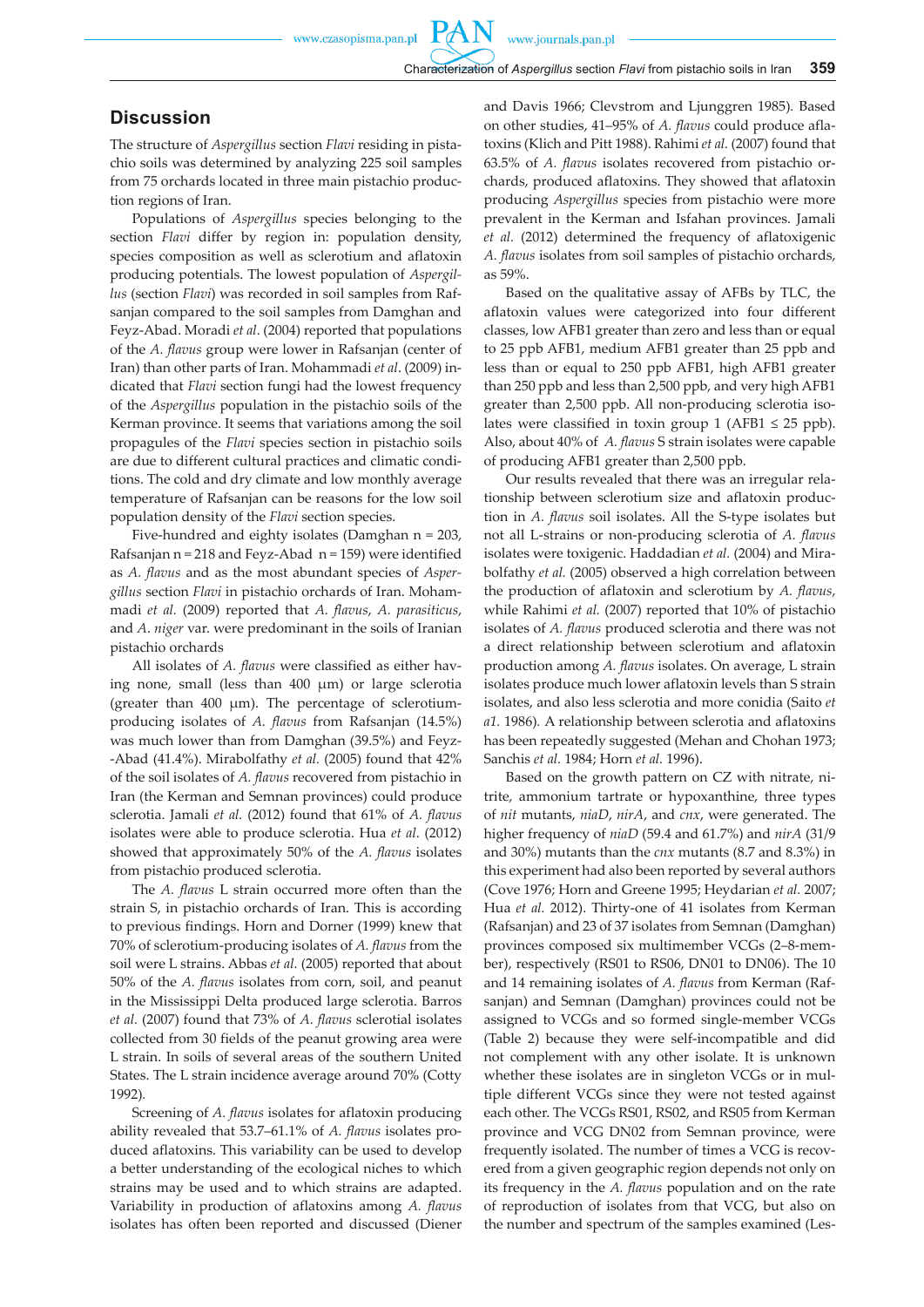

lie 1996). Some studies indicated that some VCGs were frequently isolated whereas others are rare (Horn and Greene 1995). Hua *et al.* (2012) identified 26 VCGs among 38 pistachio soil isolates of *A. flavus* (six multi-member, two or more, and 20 single-member groups). Some VCGs consisted of isolates with consistent sized sclerotia. From Kerman, RS04 and VCGs RS06, RS10, RS12, and RS16 had three and five isolates, respectively, which produced small and large sclerotia. Physiological and morphological traits are typically much more consistent within a VCG than within the species as a whole (Bayman and Cotty 1993).

Research had shown that high VCG members in small size-isolates of *A. flavus* indicate high genetic variability in fungal population (Bayman and Cotty 1990). According to some reports, *A. flavus* isolates in soils and on crops are composed of many VCGs (Horn and Greene 1995). Hua *et al.* (2012) and Horn and Greene (1995) reported 65% and 56% VCG diversity for the *A. flavus* populations from pistachio and peanuts, respectively. Furthermore, Papa (1986) found 69% VCG diversity for *A. flavus* isolates from corn kernels.

Even though *A. flavus* apparently does not have host specificity (St. Leger *et al*. 2000), distributions of different *A. flavus* lineages suggest that they may be adapted to specialized niches and exhibit competitive advantages in specific soils, hosts, regions, and seasons (Bock *et al.* 2004; Gaime-Garcia and Cotty 2006). The variability in morphology was commonly found among *A. flavus* isolates from different VCGs, but no variability among isolates from the same VCG. This was in agreement with Grubisha and Cotty (2010).

The data in the present study suggest that VCG diversity is not relatively limited, with an even distribution of isolates in the *A. flavus* population from pistachio soils in Iran. This shows that the *A. flavus* population is homogeneous and that isolates are genetically closely related. The *A. flavus* examined strains from two different geographical regions, all belong to the different VCGs, suggesting the presence of a relation between VCG and geographic origin. This indicates that the studied populations of *A. flavus* isolates from two regions were heterogenous and the strains were not genetically related. In this study, since our tester strains were chosen on a local or regional basis, they were effective and VCG analysis was accurate for population diversity of *A. flavus* from pistachio soils.

### **Acknowledgments**

We thank all anonymous reviewers for their critical suggestions of this manuscript. This research was supported in part by funding from the Ferdowsi University of Mashhad, Iran.

# **References**

Abbas H.K., Weaver M.A., Zablotowicz R.M., Horn B.W., Shier W.T. 2005. Relationships between aflatoxin production and sclerotia formation among isolates of *Aspergillus* section *Flavi* from the Mississippi Delta. Eur. J. Plant Pathol. 112 (3): 283–287.

- Atehnkeng J., Ojiambo P.S., Donner M., Ikotun T., Sikora R.A., Cotty P.J., Bandyopadhyay R. 2008. Distribution and toxigenicity of *Aspergillus* species isolated from maize kernels from three agro-ecological zones in Nigeria. Int. J. Food Microbiol. 122 (1): 74–84.
- Barros G.G., Chiotta M.L., Reynoso M.M., Torres A.M., Chulze S.N. 2007. Molecular characterization of *Aspergillus* section *Flavi* isolates collected from peanut fields in Argentina using AFLPs. J. Appl. Microbiol*.* 103 (4): 900–909.
- Bayman P., Cotty P.J. 1990. Triadimenol stimulata aflatoxin production by *Aspergillus flavus* in vitro. Mycol. Res. 94 (3): 1020–1025.
- Bayman P., Cotty P.J. 1993. Genetic diversity in *Aspergillus flavus*: association with aflatoxin production and morphology. Can. J. Bot*.* 71 (1): 23–31.
- Bock C.H., Mackey B., Cotty P.J. 2004. Population dynamics of *Aspergillus flavus* in the air of an intensively cultivated region of southwest Arizona. Plant Pathol*.* 53 (4): 422–433.
- Bui-Klimke T.R., Guclu H., Kensler T.W., Yuan J.M., Wu F. 2014. Aflatoxin regulations and global pistachio trade: insights from social network analysis. PLoS One 9 (3): e92149. DOI: 10.1371/journal.pone.0092149.
- Cepeda A., Franco C.M., Fente C.A. 1996. Post-column excitation of aflatoxins using cyclodextrins in liquid chromatography for food analysis. J. Chromatogr*.* 721 (1): 69–74.
- Chang P.K., Yabe K., Yu J. 2004. The *Aspergillus parasiticus estA*encoded esterase converts versiconal hemiacetal acetate to versiconal and versiconol acetate to versiconol in aflatoxin biosynthesis. Appl. Environ. Microbiol*.* 70 (6): 3593–3599.
- Clevstrom G., Ljunggren H. 1985. Anatoxin formation and the dual phenomenon in *Aspergillus flavus* Link. Mycopathologia 92 (3): 129–139.
- Cotty P.J. 1988. Aflatoxin and sclerotial production by *Aspergillus flavus.* Influence of pH. Phytopathology 78: 1250–1253.
- Cotty P.J. 1992. Use of native *Aspergillus flavus* strains to prevent aflatoxin contamination. US United States Patent 5171686 A.
- Cotty P.J. 1994. Influence of field application of an atoxigenic strain of *Aspergillus flavus* on the population of *A. flavus*  infecting cotton bolls and on the aflatoxin content of cottonseed. Phytopathology 84 (11): 1270–1277.
- Cove D.J. 1976. Cholorate toxicity in *Aspergillus nidulans*: the selection and characterisation of chlorate resistant mutants. Heredity 36 (2): 191–203.
- Diener U.L., Davis N.D. 1966. Aflatoxin production by isolates *Aspergillus flavus*. Phytopathology 56 (12): 1390–1393.
- Diener U.L., Cole R.J., Sanders T.H., Payne G.A., Lee S.L., Klich M.L. 1987. Epidemiology of aflatoxin formation by *Aspergillus flavus*. Annu. Rev. Phytopathol. 25: 249–270.
- Ehrlich K.C., Montalbano B.G., Cotty P.J. 2007. Analysis of single nucleotide polymorphisms in three genes shows evidence for genetic isolation of certain *Aspergillus flavus* vegetative compatibility groups. FEMS Microbiol. Lett. 268 (2): 231–236.
- Fente C.A., Ordaz J.J., Vazquez B.I., Franco C.M., Cepeda A. 2001. New additive for culture media for rapid identification of aflatoxin-producing A*spergillus* spp. Appl. Environ. Microbiol. 67 (10): 4858–4862.
- Geiser D.M., Dorner J.W., Horn B.W., Taylor J.W. 2000. The phylogenetics of mycotoxin and sclerotium production in *Aspergillus flavus* and *Aspergillus oryzae*. Fungal Genet. Biol*.*  31 (3): 169–179.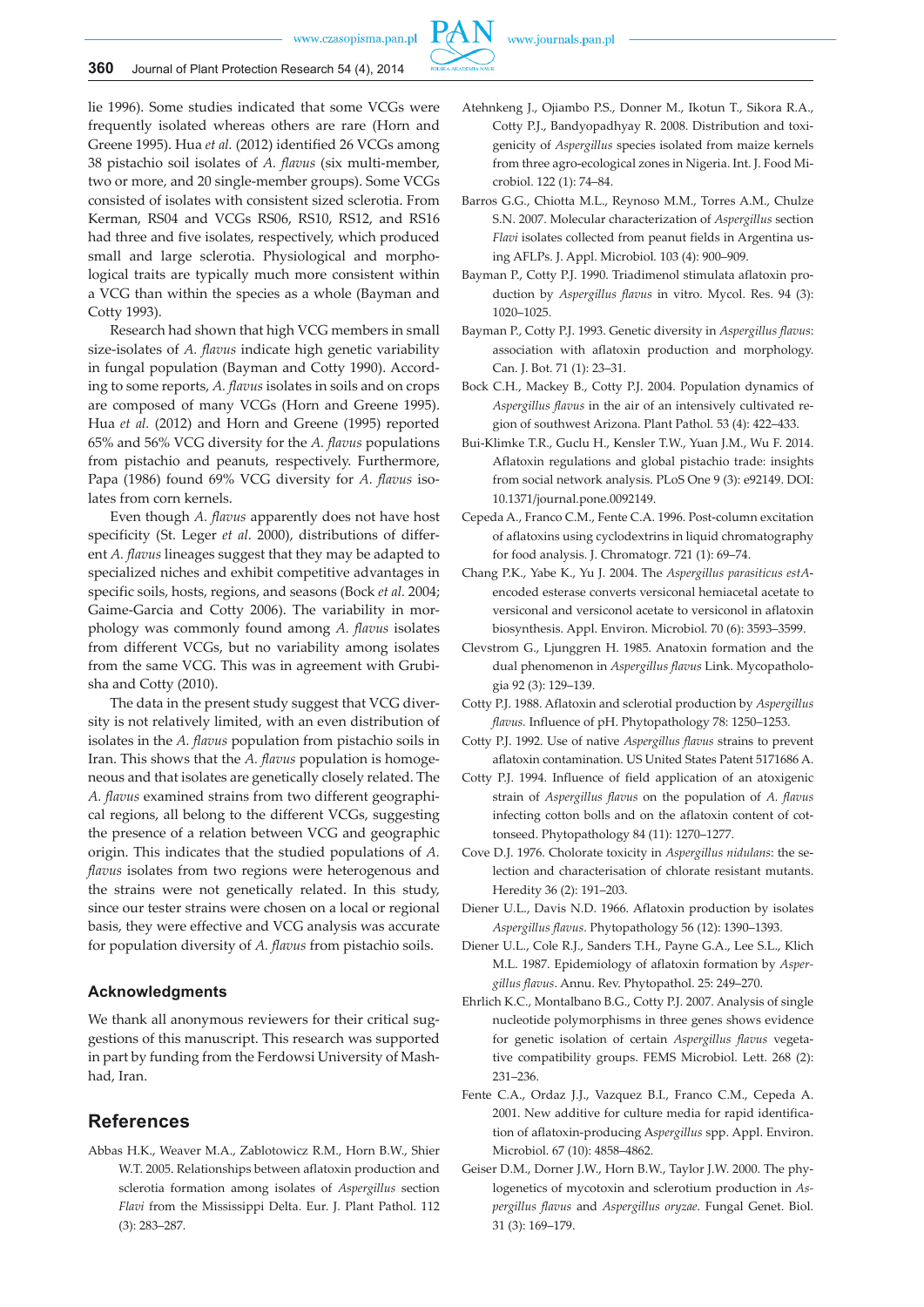- Giorni P., Magan N., Pietri A., Bertuzzi T., Battilani P. 2007. Studies on *Aspergillus* section *Flavi* isolated from maize in Northern Italy. Int. J. Food Microbiol*.* 113 (3): 330–338.
- Gourama H., Bulerman L.B. 1995. *Aspergillus flavus* and *Aspergillus parasiticus*: Aflatoxigenic fungi of concern in foods and feeds, a review. J. Food Prot*.* 58 (12): 1395–1404.
- Grubisha L.C., Cotty P.J. 2009. Twenty-four microsatellite markers for the aflatoxin-producing fungus *Aspergillus flavus*. Mol. Ecol. Resour*.* 9 (1): 264–267.
- Grubisha L.C., Cotty P.J. 2010. Genetic isolation among sympatric vegetative compatibility groups of the aflatoxin-producing fungus *Aspergillus flavus*. Mol. Ecol. 19 (2): 269–280.
- Haddadian Z., Mirabolfathy M., Eatebarian H.R., Aboo-Hossein G. 2004. Relationship between aflatoxin and sclerotia production of *Aspergillus flavus* isolates from pistachio. p. 63. In: Proc. 16th Iranian Plant Production Congress, 28 August–1 September 2004, Tabriz, Iran, 384 pp.
- Heydarian R., Javan Nikkhah M., Sharifi Tehrani A. 2007. A study of the genetic diversity of *Aspergillus flavus* Link population. Iranian J. Agric. Sci. 38 (1): 173–179.
- Horn B.W. 2003. Ecology and population biology of aflatoxigenic fungi in soil. Toxin Reviews*.* J. Toxicol*.* 22 (2–3): 351–379.
- Horn B.W., Greene R.L. 1995. Vegetative compatibility within populations of *Aspergillus flavus, A. parasiticus*, and *A. tamarri* from a peanut field. Mycologia 87 (3): 324–332.
- Horn B.W., Dorner J.W. 1999. Regional differences in production of aflatoxin B1 and cyclopiazonic acid by soil isolates of *Aspergillus flavus* along a transect within the United States. Appl. Environ. Microbiol*.* 65 (4): 1444–1449.
- Horn B.W., Greene R.L., Sobolev V.S., Dorner, J.W., Powell J.H., Layton R.C. 1996. Association of morphology and mycotoxin production with vegetative compatibility groups in *Aspergillus flavus*, *A. parasiticus*, and *A. tamarii*. Mycologia 88 (4): 574–587.
- Hua S.H.T., McAlpin C.E., Chang P.K., Sarreal S.B.L. 2012. Characterization of aflatoxigenic and non-aflatoxigenic *Aspergillus flavus* isolates from pistachio. Mycotoxin Res*.* 28 (1): 67–75.
- IARC 1993. IARC Monographs on the Evaluation of Carcinogenic Risks to Humans. Vol. 56. World Health Organization, International Agency for Research on Cancer, Lyon, France, 571 pp.
- Jamali M., Ebrahimi M.A., Karimipour M., Shams-Ghahfarokhi M., Dinparast-Djadid N., Kalantari S., Pilehvar-Soltanahmadi Y., Amani A., Razzaghi-Abyaneh M. 2012. An insight into the distribution, genetic diversity, and mycotoxin production of *Aspergillus* section *Flavi* in soils of pistachio orchards. Folia Microbiol. 57 (1): 27–36.
- King D.A., Hocking A.D., Pitt J.I. 1979. Dichloran-rose Bengal medium for enumeration and isolation of moulds from foods. Appl. Environ. Microbiol. 37 (5): 959–964.
- Klich M.A. 2002. Identification of Common *Aspergillus* Species. The Centraalbureau voor Schimmelcultures (CBS) Fungal Biodiversity Centre, Utrecht, The Netherlands, 116 pp.
- Klich M.A., Pitt J.I. 1988. A Laboratory Guide to Common *Aspergillus* Species and their Teleomorphs. Commonwealth Scientific and Industrial Research Organisation (CSIRO) Division of Food Processing, North Ryde, Australia, 116 pp.
- Leslie J.F. 1996. Fungal vegetative compatibility promises and prospects. Phytoparasitica 24 (1): 3–6.
- Manonmani H.K., Anand S., Chandrashekar A., Rati E.R. 2005. Detection of aflatoxigenic gungi in selected food commodities by PCR. Process Biochem. 40 (8): 2859–2864.
- Mehan V.K., Chohan J.S. 1973. Aflatoxin B1 producing potential of isolates of *Aspergillus flavus* Link ex Fries from cotton, maize and wheat. Mycopathologia Applicata 49 (3): 263– 274.
- Mirabolfathy M., Moradi Ghahderjani M., Waliyar F. 2005. Variability in aflatoxicogenic potential and sclerotial production of *A. flavus* isolates from pistachio in Iran. IV International Symposium on Pistachios and Almonds 67: 101–104.
- Mohammadi A.H., Banihashemi Z., Haghdel M. 2009. Identification and prevalence of *Aspergillus* species in soils of Fars and Kerman provinces of Iran and evaluation of their aflatoxin production. Rostaniha 10 (1): 8–30.
- Mojthahedi H., Danesh D., Haghighi B., Barnet R. 1978. Postharvest pathology and mycotoxin contamination of Iranian pistachio nuts. Phytopathology 68 (12): 1800–1804.
- Moradi M., Ershad D., Mirabolfathy M., Panahi B. 2004. The role of plant debris, soil and manure on population density of *Aspergillus flavus* and *Aspegillus niger* groups in pistachio orchards of Kerman province (in Persian). Iran J. Plant Pathol. 40 (4): 221–234.
- Moradi M., Javanshah A. 2005. Distribution of aflatoxin in processed pistachio nut terminals. IV International Symposium on Pistachios and Almonds. Acta Hortic. (ISHS) 726: 431–436.
- Moradi M.G., Hokmabadi H., Mirabolfathy M. 2010. Density Fluctuations of Two Major *Aspergillus* Species Airborne Spores in Pistachio Growing Regions of Iran. Int. J. Nuts Related Sci. 1 (1): 54–64.
- Novas M.V., Cabral D. 2002. Association of mycotoxin and sclerotia production with compatibility groups in *Aspergillus flavus* from peanut in Argentina. Plant Dis. 86 (3): 215–219.
- Oktay H.I., Heperkan D., Yelboga E., Karaguler N.G. 2011. *Aspergillus flavus* – primary causative agent of aflatoxins in dried figs. Mycotaxon 115: 425–433.
- Papa K.E. 1986. Heterokaryon incompatibility in *Aspergillus flavus*. Mycologia 78: 98–101.
- Pildain M.B., Vaamonde G., Cabral D. 2004. Analysis of population structure of *Aspergillus flavus* from peanut based on vegetative compatibility, geographic origin, mycotoxin and sclerotia production. Int. J. Food Microbiol*.* 93 (1): 31–40.
- Pitt J.I., Hocking A.D. 1997. Primary keys and miscellaneous fungi. pp. 59–171. In: "Fungi and Food Spoilage". 2nd ed. Blackie Academic and Professional. London, Weinheim, New York, Tokyo, Melbourne, Madras, 519 pp.
- Pons W.A., Robertson J.A., Goldblatt L.A. 1966. Objective fluorometric measurement of aflatoxins on TLC plates. J. Am. Oil Chem. Soc*.* 43: 665–669.
- Rahimi P., Sharidnabi B., Bahar M. 2007. *Aspergillus* species isolated from pistachio and determination of their aflatoxin production. Rostaniha 8: 30–42.
- Robens J.F., Brown R.L. 2004. Aflatoxin/Fumonisin Elimination and Fungal Genomics Workshops, San Antonio, Texas, 23–26 October 2002. Mycopathology 157 (Special issue): 393–505.
- Saito M., Tsuruta O., Siriacha P., Kawasugi S., Manabe M., Buangsuwon D. 1986. Distribution and aflatoxin productivity of the atypical strains of *Aspergillus flavus* isolated from soils in Thailand. Proc. Jpn. Assoc. Mycotoxicol. 24: 41–46.